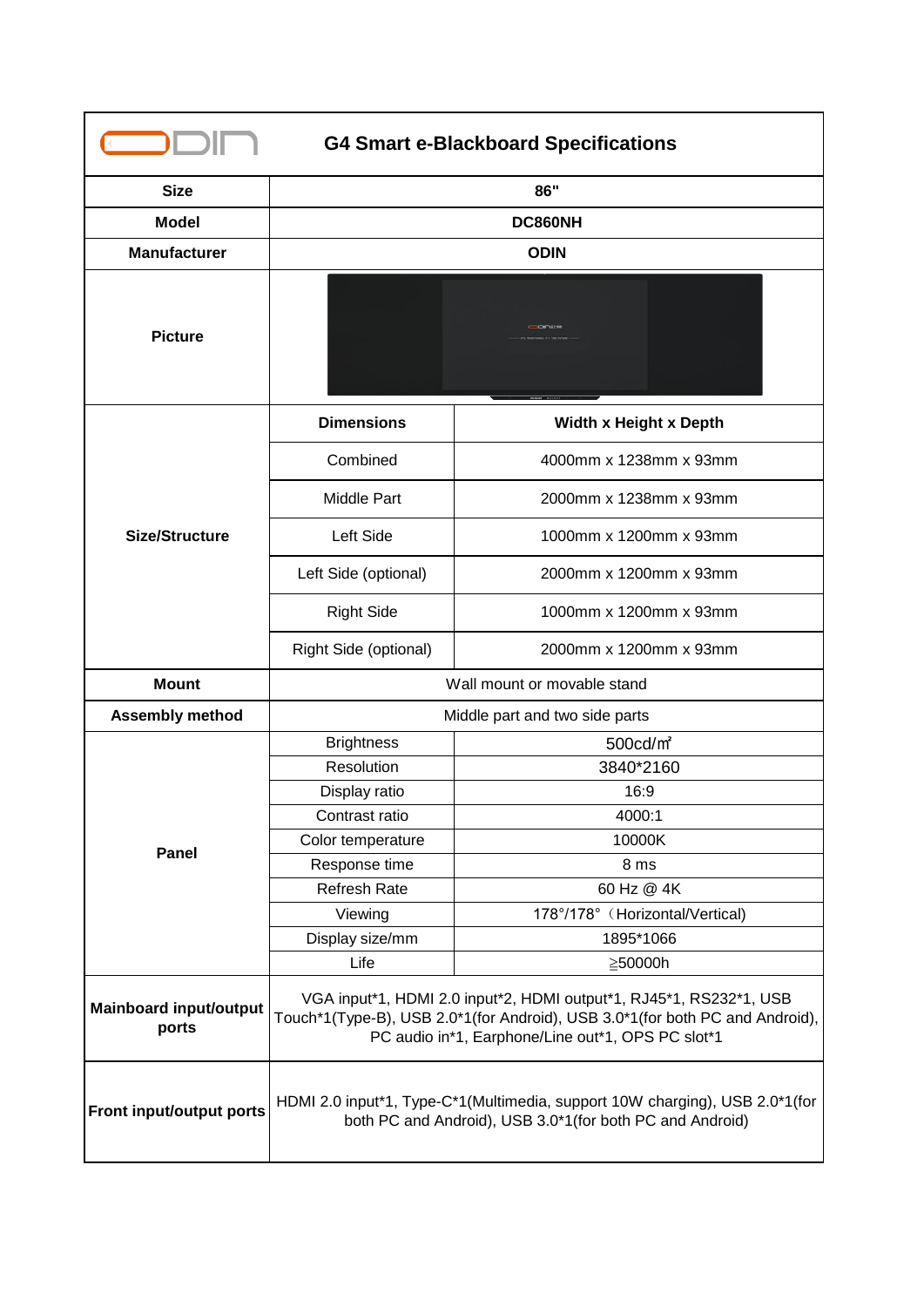| <b>Front buttons</b>            |                                                                                                                                                                                                                                          | Power: Short press to Power ON display, Turn OFF/ON display backlight; Long<br>press to Power OFF display and put to standby                                                                                           |                                                |  |
|---------------------------------|------------------------------------------------------------------------------------------------------------------------------------------------------------------------------------------------------------------------------------------|------------------------------------------------------------------------------------------------------------------------------------------------------------------------------------------------------------------------|------------------------------------------------|--|
|                                 |                                                                                                                                                                                                                                          | Home: back to Android homepage                                                                                                                                                                                         |                                                |  |
|                                 |                                                                                                                                                                                                                                          | Setting: to show OSD menu                                                                                                                                                                                              |                                                |  |
|                                 |                                                                                                                                                                                                                                          | Lock Screen: lock the screen                                                                                                                                                                                           |                                                |  |
|                                 |                                                                                                                                                                                                                                          | Lock Touch: to lock the touch function                                                                                                                                                                                 |                                                |  |
|                                 |                                                                                                                                                                                                                                          | Recording: Screen recording                                                                                                                                                                                            |                                                |  |
|                                 |                                                                                                                                                                                                                                          | Volume +: increase volume                                                                                                                                                                                              |                                                |  |
|                                 |                                                                                                                                                                                                                                          | Volume -: decrease volume                                                                                                                                                                                              |                                                |  |
|                                 |                                                                                                                                                                                                                                          | Input                                                                                                                                                                                                                  | 100~240V/5A/60HZ/50HZ                          |  |
|                                 | <b>Power</b>                                                                                                                                                                                                                             | Power                                                                                                                                                                                                                  | 500W(MAX)                                      |  |
|                                 |                                                                                                                                                                                                                                          | Standby power                                                                                                                                                                                                          | 0.5w                                           |  |
| <b>Speaker</b>                  |                                                                                                                                                                                                                                          | Power: 2*15W                                                                                                                                                                                                           |                                                |  |
|                                 | Frequency response 30Hz-18KHz, operating time 5h, charging time 2h 5V<br><b>Wireless microphone</b><br>800mA, maximum range 10m, transmitter with adjustable sensitivity, receiver<br>(Optional)<br>with 3.5mm jack, USB charging cable. |                                                                                                                                                                                                                        |                                                |  |
| <b>Glass surface</b>            |                                                                                                                                                                                                                                          | The surface is 4mm Mohs 7 scale hardness heat tempered glass, anti-glare,<br>anti-smash, anti-scratch, anti-reflection and water proof.                                                                                |                                                |  |
|                                 |                                                                                                                                                                                                                                          | Suitable for writing with chalk, liquid chalk, glass board markers.                                                                                                                                                    |                                                |  |
|                                 |                                                                                                                                                                                                                                          | Suitable for cleaning with dry or wet sponge or cloth.                                                                                                                                                                 |                                                |  |
|                                 |                                                                                                                                                                                                                                          | Full bonding with the panel, gap between LCD panel and the glass is less than<br>1mm.                                                                                                                                  |                                                |  |
| Sides of the board<br>specifics |                                                                                                                                                                                                                                          | 4mm Mohs 7 scale hardness heat tempered glass, anti-glare, anti-smash, anti-<br>scratch, magnetic, suitable to attach magnets (Visualizer slot with charging).                                                         |                                                |  |
| <b>Android</b>                  |                                                                                                                                                                                                                                          | Android 8.0, 4G DDR4, 2400MHz, 32GB Flash, with whiteboard function. It<br>supports to play files and open browsers.                                                                                                   |                                                |  |
| <b>Ethernet</b>                 | Wired<br>network                                                                                                                                                                                                                         | Single internet cable supports 1000M width, supports Android and Windows OS<br>online at the same time, supports Android Ethernet up to 1000M width, supports<br>internet online waking up with low power consumption. |                                                |  |
|                                 | Wireless<br>network                                                                                                                                                                                                                      | Support 2.4G, 5G dual frequency WiFi, Android and OPS can be online at the<br>same time wirelessly, can realize WiFi Hotspot function. Supports IEEE<br>802.11a/b/g/n/ac. Supports Bluetooth connection.               |                                                |  |
|                                 |                                                                                                                                                                                                                                          | Touch technology<br>Capacitive touch                                                                                                                                                                                   |                                                |  |
| <b>Touch</b>                    | Touch points                                                                                                                                                                                                                             |                                                                                                                                                                                                                        | 20 points                                      |  |
|                                 | Touch response                                                                                                                                                                                                                           |                                                                                                                                                                                                                        | $<$ 4ms                                        |  |
|                                 | Writing accuracy                                                                                                                                                                                                                         |                                                                                                                                                                                                                        | $\leq 2$ mm                                    |  |
|                                 | Touch accuracy                                                                                                                                                                                                                           |                                                                                                                                                                                                                        | < 1mm                                          |  |
|                                 | Glass depth                                                                                                                                                                                                                              |                                                                                                                                                                                                                        | 4mm photoelectric glass                        |  |
|                                 | Writing                                                                                                                                                                                                                                  |                                                                                                                                                                                                                        | Fingers, capacitive pen (2 pcs supplied), palm |  |
|                                 | <b>OS</b>                                                                                                                                                                                                                                |                                                                                                                                                                                                                        | Win 7/Win8/Win10                               |  |